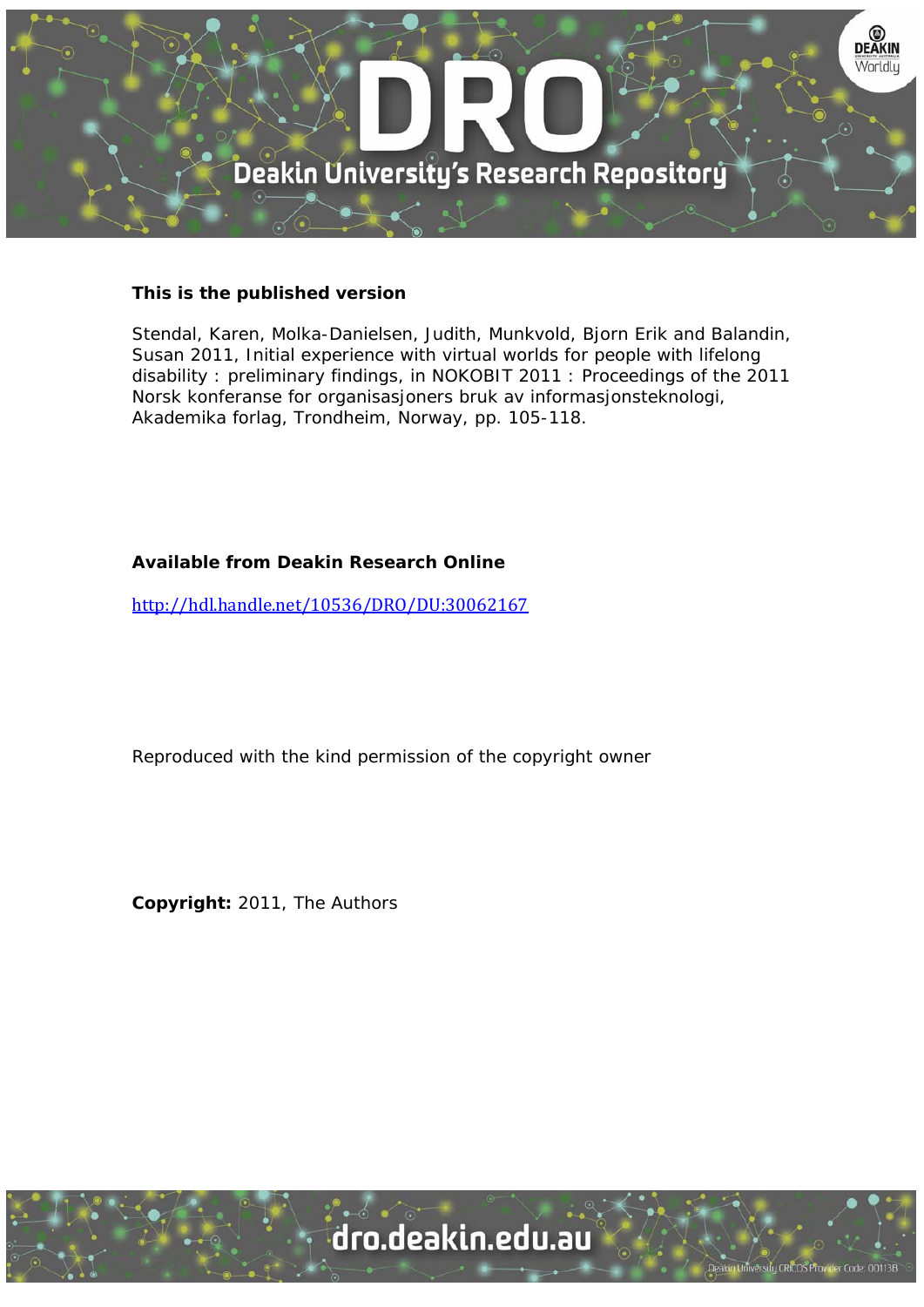# INITIAL EXPERIENCE WITH VIRTUAL WORLDS FOR PEOPLE WITH LIFELONG DISABILITY: PRELIMINARY FINDINGS

Karen Stendal $<sup>1</sup>$ </sup> Molde University College/University of Agder, Norway

Judith Molka-Danielsen Molde University College, Norway

Bjørn Erik Munkvold University of Agder, Norway

Susan Balandin Molde University College, Norway

# **ABSTRACT**

*Information and communication technologies (ICT), including Internet and a plethora of social networking applications, are an important for people with lifelong disability in their day to day life. Such technology offers possibilities and opportunities for this group of people to enjoy a range of new social interactions. Through the internet people with disability are able to meet and interact with other individuals who struggle with the same issues or meet people sharing their interests. Virtual worlds (VW) are the latest star on the social networking horizon. Virtual worlds offer an environment that can be more attentive and accommodating to the needs of individuals with impairments in that people with lifelong disability may be able to engage in activities without experiencing exclusion and discrimination based on their disability.* 

*Through this paper we will present the initial experiences of a group of people with lifelong disability engaging in activities in the virtual world Second Life. This research, sponsored by the Norwegian Research Council, aims to explore the affordances offered by virtual worlds to people with lifelong disability. We seek to discover if VW assist project participants to engage in meaningful activities and social interactions. This work in progress presents preliminary findings from the first five weeks of a group of people with disability experiencing Second Life. The preliminary findings show that the participants are experiencing challenges while engaging in activities in the virtual world, but with the help of teaching staff and the project team are experiencing benefits in terms of being able to engage in shared activities in the virtual setting. This paper presents our exploratory research method and initial findings. We conclude that these initial findings indicate that virtual worlds have benefits of for people with lifelong disability, such as enjoyment of activities and communicating through different features.* 

# **1. INTRODUCTION**

Several researchers have found that virtual worlds (VWs) are a suitable platform for research and education in that these environments can be manipulated in ways not possible in the real world (Standen & Brown, 2005). Whereas in the real world it is difficult to manipulate and repeat situations, in a virtual world the environment can be changed and fitted to the needs of each user repeatedly. Standen and Brown (2005) also acknowledged VWs as a potential rehabilitation and learning context for people with mild or moderate intellectual disability (Standen & Brown, 2005). In special education, virtual worlds have been shown to offer an alternative to costly or unfeasible field trips, and to offer students the opportunity to experience new countries, museums or other locations from the

 1 Corresponding author email: karen.stendal@uia.no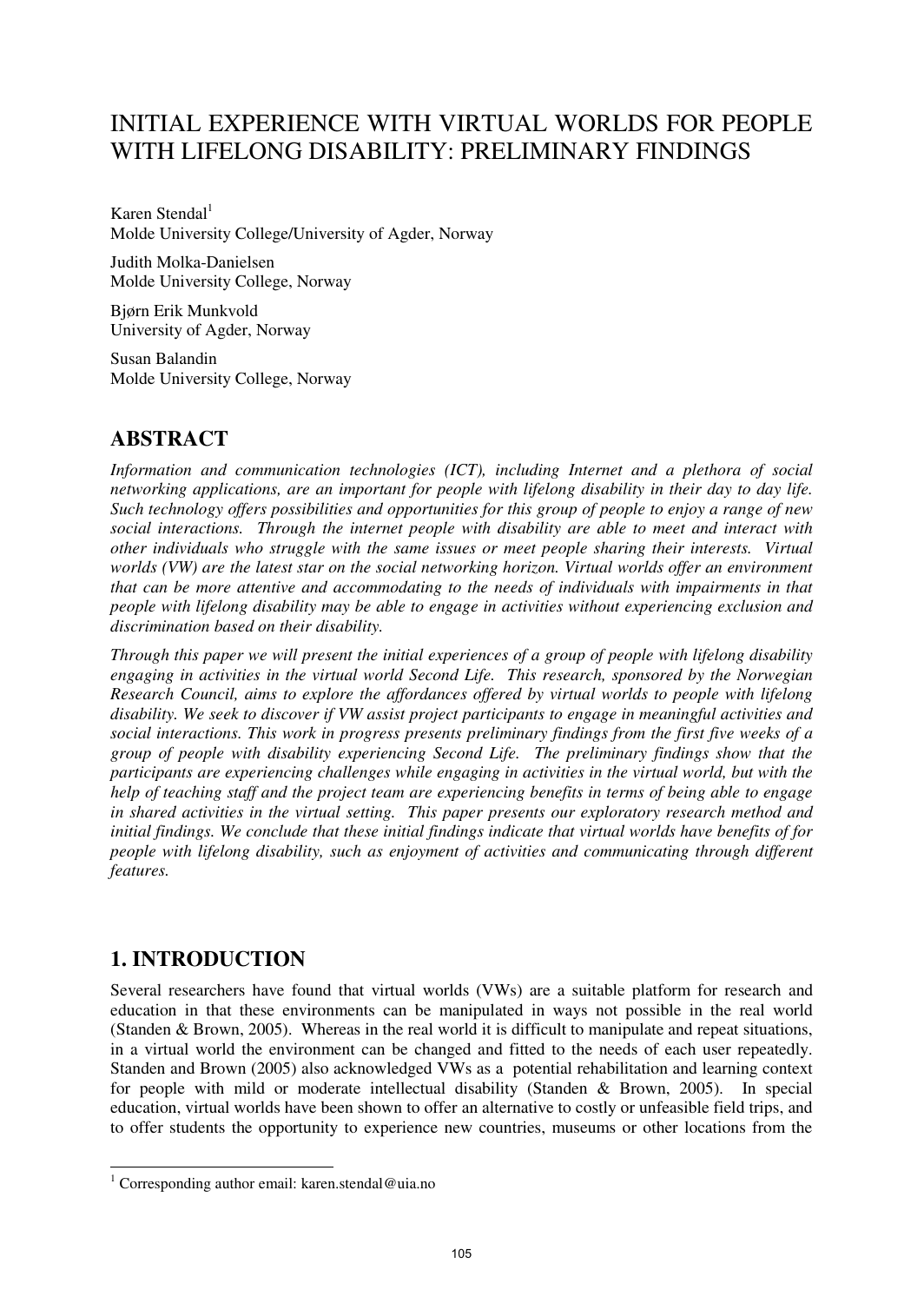safety of the classroom (Elleven, Wircenski, Wircenski, & Nimon, 2006; Smedley & Higgins, 2005). How virtual worlds can benefit the relatively large group of people with lifelong disability in interacting and creating friendships with others is still an unanswered question (Stendal, Balandin,  $\&$ Molka-Danielsen, 2011).

This paper aims to shed light on how people with lifelong disability experience and use virtual worlds for leisure activities when first introduced to the virtual world. Through observation and reporting of participants' activity within the VW, a qualitative assessment of the affordances of VW for people with lifelong disability is made. We base this assessment on field notes and interviews with participants. We report that virtual worlds seem to be a positive social experience for the participants. This paper reports a work in progress and the results are from the initial stages of five participants' experience in the virtual world Second Life.

The paper is structured as follows: Section two presents related literature on virtual worlds and people with lifelong disability. Section three presents the research method used in this initial study. Section four shows the initial findings. Section five discusses the findings. Section six presents the conclusion and limitations of this paper and presents further research.

# **2. RELATED LITERATURE**

### **2.1 Virtual Worlds**

Virtual worlds (VW) have existed since 1979, (e.g., Colossal Cave Adventure (Molka-Danielsen, 2009), when the first text-based virtual world was created (Sanchez, 2009). Today virtual worlds are recognized as a three-dimensional reproduction of the physical world. Within virtual worlds there is possibility for communication, social interaction and economic exchange between users who are represented virtually by avatars (Chesney, Chuah, & Hoffmann, 2009; Jung & Kang, 2010). Virtual worlds are accessed by multiple users, and social virtual worlds offer their users the opportunity to determine their own experience themselves (Jung & Kang, 2010).

Compared to traditional two-dimensional web environments, a 3D environment adds a dimension in which the users can be visually represented as avatars and can move around in the environment (Baker, Wentz, & Woods, 2009). There are multiple reasons why people engage in virtual worlds; these include seeking information, socialization and entertainment (Jung & Kang, 2010). Virtual worlds let people escape from real world constraints and pursue unique activities where they meet and interact with new and existing friends and networks (Jung  $&$  Kang, 2010; Kay, 2007). Many people spend large amounts of time immersed in virtual worlds because they offer an interactive and unique place to their residents (Lim, 2009).

Numerous research projects have been conducted with the focus on how virtual worlds can and are being used to connect individuals (Adrian, 2009; Jung & Kang, 2010; Kaplan & Haenlein, 2009; Zhou, Jin, Vogel, Gou, & Chen, 2010). Virtual worlds give their users the possibility to create an alter ego through which they can build new relationships with other individuals and maintain existing relationships. Furthermore, businesses are becoming more aware of the new marketplaces that virtual worlds offer (Daley, 2010; Koh & Kim, 2004; Robinson, 2010). The Swedish government has their own virtual embassy in Second Life, illustrating that politics are present in this 3-D virtual world. Academics are publishing a variety of papers on how educational institutions can use virtual worlds such as Second Life to reach students, to create virtual meeting spaces and even offer classes within this virtual world (Billings & Kowalski, 2009; Jia & Eder, 2009; Molka-Danielsen, 2009).

One thing that makes online social networking unique is the ability to define a social network and through this network communicate in new ways. Most social networking sites let the users create an individual profile within the system that defines them or their personality (Kay, 2007), which in a virtual world will be represented by an avatar (Baker et al., 2009). Furthermore, in the educational sector many colleges and universities now offer courses to students through virtual worlds. Virtual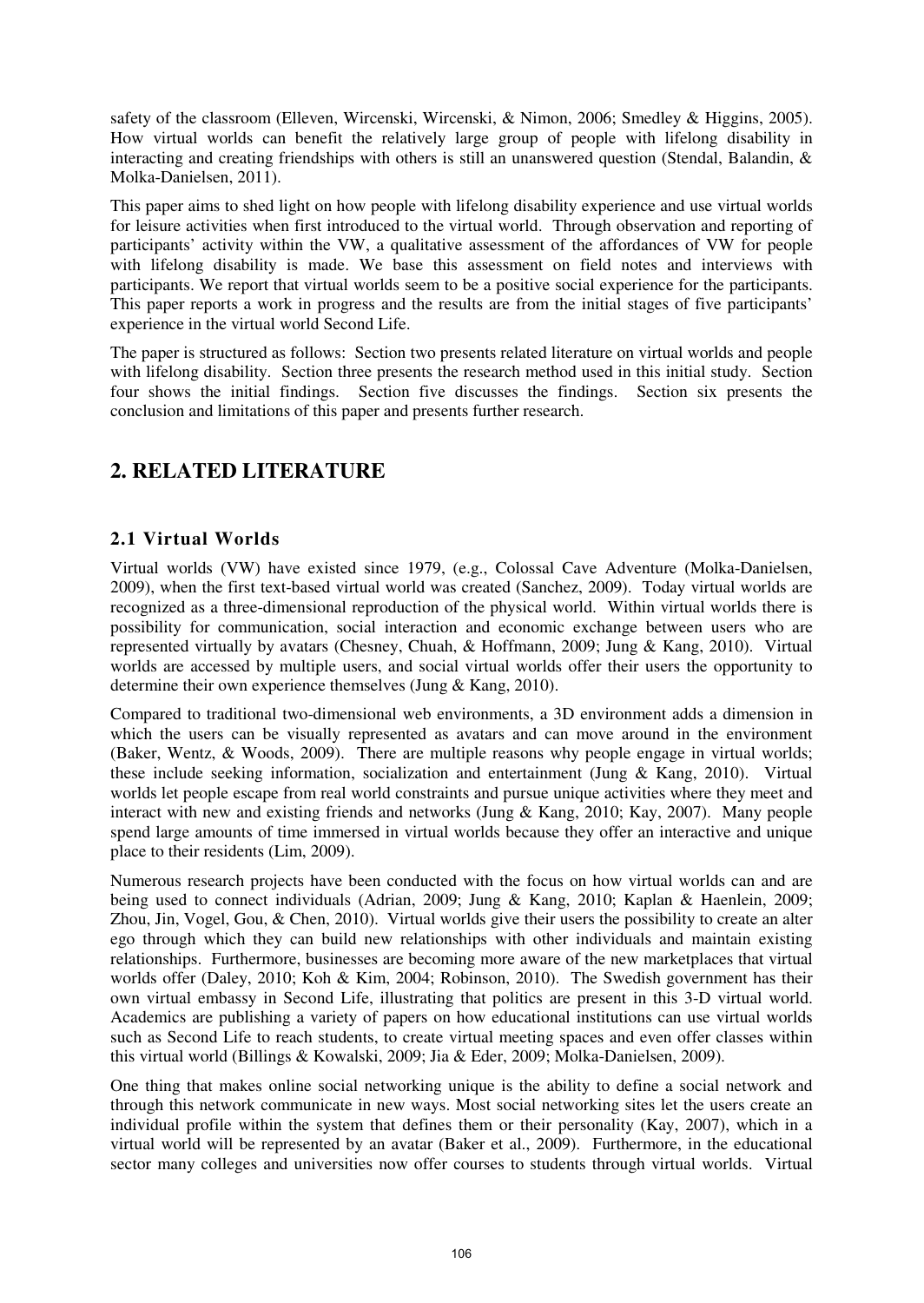worlds are viewed as a useful tool in online teaching because they facilitate the engagement of students in an interactive environment (Molka-Danielsen, 2009). In a two-dimensional online forum the discussion is asynchronous, whereas a discussion in a virtual world is real-time and can simulate a meeting in the real world. Interaction in a virtual world creates a sense of community even if a course does not offer any face to face meetings (Baker et al., 2009; Hew & Cheung, 2010). When entering a virtual world, people create a virtual person to represent them in the virtual world. These virtual people are known as avatars and can have both a first and last name. They are even referred to as virtual residents. A final point is that avatars can move through the virtual environment, and interact with other avatars and objects in the virtual world (Baker et al., 2009).

Second Life is a three-dimensional multiuser virtual environment, created by Linden Lab, where users can communicate and create and build a social network within the virtual world (Bell, 2009; Ferry, Gelfand, Peterman, & Tomren, 2008). Another way of describing Second Life is that it is a virtualreality world, where avatars lease "islands" for purposes that can be connected to real life. Second Life offers the possibility to sell products, conduct classes, do research, hold conferences and conduct recruiting (Bugeja, 2008). Even though there are similarities to the real world within Second Life, and it is used for business and teaching, this environment is a relatively anonymous and "anythinggoes" place (Oishi, 2007). People can choose when creating and using an avatar who to be, how to look, and what to do. Many will create avatars that cultivate an extreme look with clothes and hair the individual would not wear in real life (Oishi, 2007).

Avatars in Second Life interact; they join social groups, social events, attend concerts and lectures (Baker et al., 2009). After creating an avatar in Second Life, the user can change his or her avatar at any given point to his or her own liking. Not only can the avatar have a different gender, body type or color than their body in the physical world, but users can choose to have a nonhuman avatar (Baker et al., 2009). Because of these possibilities, people with lifelong disability, can choose how much, or at all, of their disability they want their avatar to present.

### **2.2 People with lifelong disability**

The UN Convention (Leonardi, Bickenbach, Ustun, Kostanjsek, & Chatterji, 2006) defined disability as follows:

*"Persons with disabilities include those who have long-term physical, mental, intellectual, or sensory impairments which in interaction with various barriers may hinder their full and effective participation in society on an equal basis with others"* (Leonardi et al., 2006).

This definition is concerning all kinds of disability, temporal and lifelong disability; however in the context of this paper it is important to define lifelong disability:

*"Developmental disabilities, as federally defined, are chronic impairments that occur before age 22 that may affect functional abilities in matters of self-care, learning, mobility, language, economic selfsufficiency, capacity for independent living, and other everyday skills. The impact of the impairment is lifelong while the causes are many, including chromosomal anomalies, birth trauma, mother's lifestyle during pregnancy, adverse drug reactions, and accidents such as automobile and diving that produce traumatic brain or physical injury. Thus, developmental disabilities, being functionally not categorically defined, are heterogeneous and might include individuals with Down syndrome, autism, deafness, epilepsy, polio, cerebral palsy, and the survivors of any number of untoward events that occur during life's developmental (under age 22) stage"* (Ansello & O'Neill, 2010).

Many adults with lifelong disability experience difficulties not only with communication but also with negative community attitudes (Milner & Kelly, 2009), and this impacts their ability to interact with others and to initiate or maintain social connections and friendships (Greenwood, 1987). Participation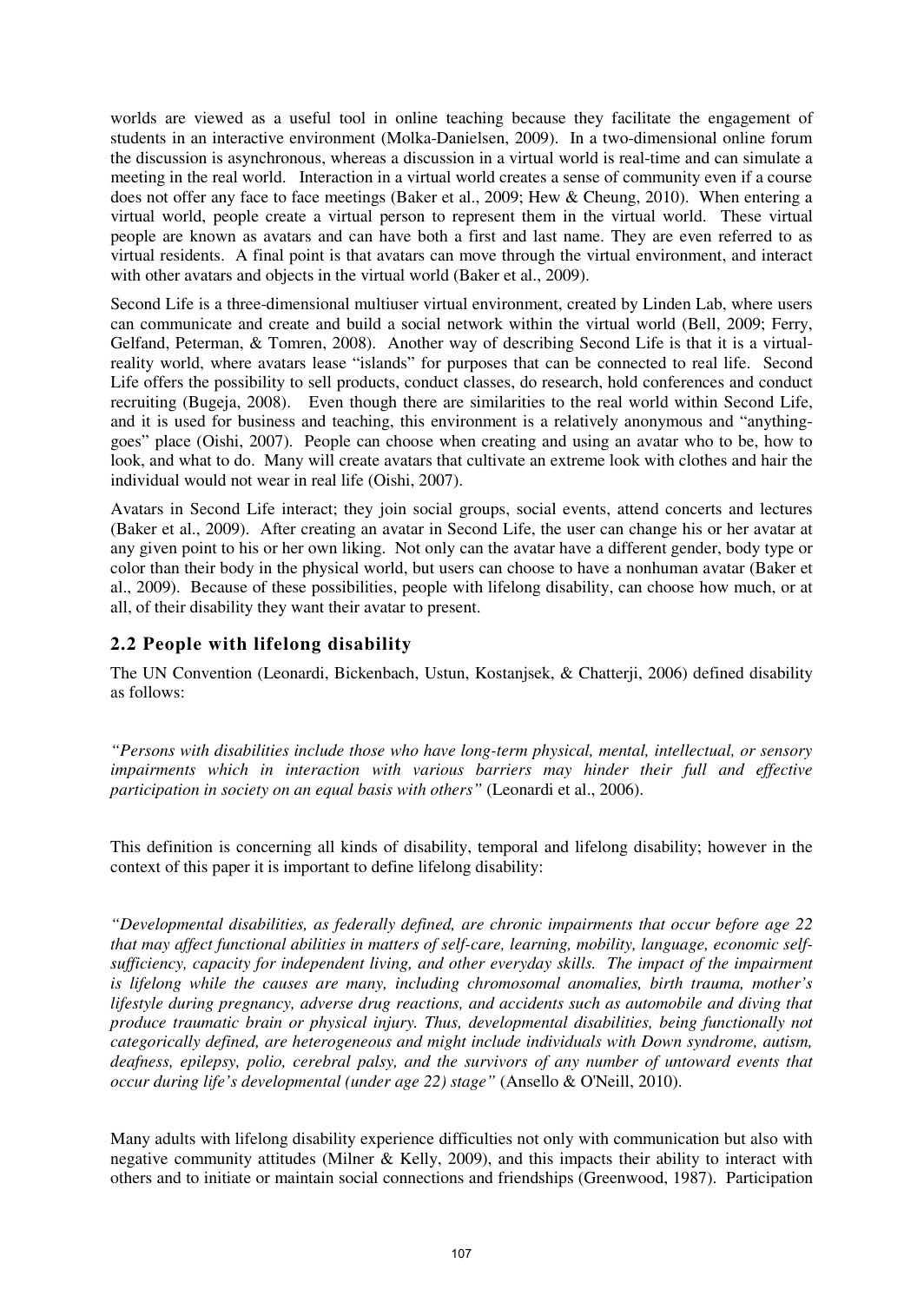and a sense of belonging are part of community inclusion and are realized to some extent by having the opportunity to talk and interact with a partner, friends, and others in the community (Milner  $\&$ Kelly, 2009).

One of the challenges many adults with lifelong disability experience is difficulty with communication (Greenwood, 1987). Communication is intrinsic to being connected and feeling part of a community or society, consequently communication impairments can give rise to feelings of exclusion from being an active citizen (Jackson, 2006).

The feeling of being treated as different, not being seen as equal to people without disability is a challenge (Hammel et al., 2008). It is a human right to be treated with respect by others in a person's surroundings. The Norwegian government has passed laws against discrimination of people with disability (regjeringen.no, 2008). Additionally, there is a concern about society treating people with disabilities as if impairment in one area of function invalidates their abilities or access to opportunity in another area (Hammel et al., 2008). Such attitudes further restrict people with disability from fully participating and being a part of the society in a similar way to their non-disabled peers (Hammel et al., 2008).

### **2.3 Virtual worlds and people with lifelong disability**

Virtual worlds and people with disability have been in focus from various research initiatives, such as education (Elleven et al., 2006), rehabilitation (Standen & Brown, 2005; Stewart, Hansen, & Carey, 2010) and disability studies (McComas, Pivik, & Laflamme, 1998).

Virtual worlds are being used by people with disability (Babiss, 2009). Virtual worlds offer people with disability an environment where the impact of a disability may be decreasing, an environment where mobility and social interaction may be experienced (Stewart et al., 2010). Virtual worlds may remove many prejudice factors which in real life are experienced by people with disability (Ford, 2001). The ability to walk and move around in the virtual environment are affordances which are pointed at as a great advantage of the virtual worlds (Babiss, 2009).

Virtual worlds have been used in research to train people with disability in social skills, such as choosing a seat at a bus or asking if a seat at a table is free (Standen & Brown, 2005). Studies show that virtual worlds are proving to be beneficial for people with intellectual disability to learn skills for independent living. There is also evidence which shows that people with disability are able to transfer the learned skills to real world<sup>2</sup> situations. Also, virtual worlds are promising in teaching children street and fire safety (Coles, Strickland, Padgett, & Bellmoff, 2007), as well as adults training to face the real world (Burstin & Brown, 2010). Coles et al. (2007) stated that children demonstrated improvement of knowledge after studying street and fire safety through a virtual gaming environment. They noted that such virtual gaming environments offer children the joy of playing a game at the same time as learning and training new skills. Burstin and Brown (2010) stated that people with disability who feel unsure and discouraged in entering the real world will benefit from training in the virtual world. Their study showed that treatment can be continued over time through a virtual world, and can help build self-esteem and confidence.

In the education field, field trips may prove to be difficult to conduct from special education classrooms. Students who use wheelchairs for mobility, or require extra attention or support in other ways, may experience challenges in entering museums, visiting real world sites, and the cost of such field trips may be too high. Virtual worlds offer students with disability the chance to access different locations and experience new environments from the safety of their classroom (Elleven et al., 2006). Virtual worlds give students and their teachers the tools for new experiences without the physical barriers that the real world may have and each student is able to experience the virtual environment at his/her own pace.

Although virtual worlds are promising and may enrich the overall quality of life for people with disability (Stewart et al., 2010), they may not be suitable for everybody (Standen & Brown, 2006).

<sup>&</sup>lt;sup>2</sup> The concept of Real World in this paper refers to the physical world outside of the online 3D environment. It is also commonly used in virtual world research; see Standen & Brown, 2005.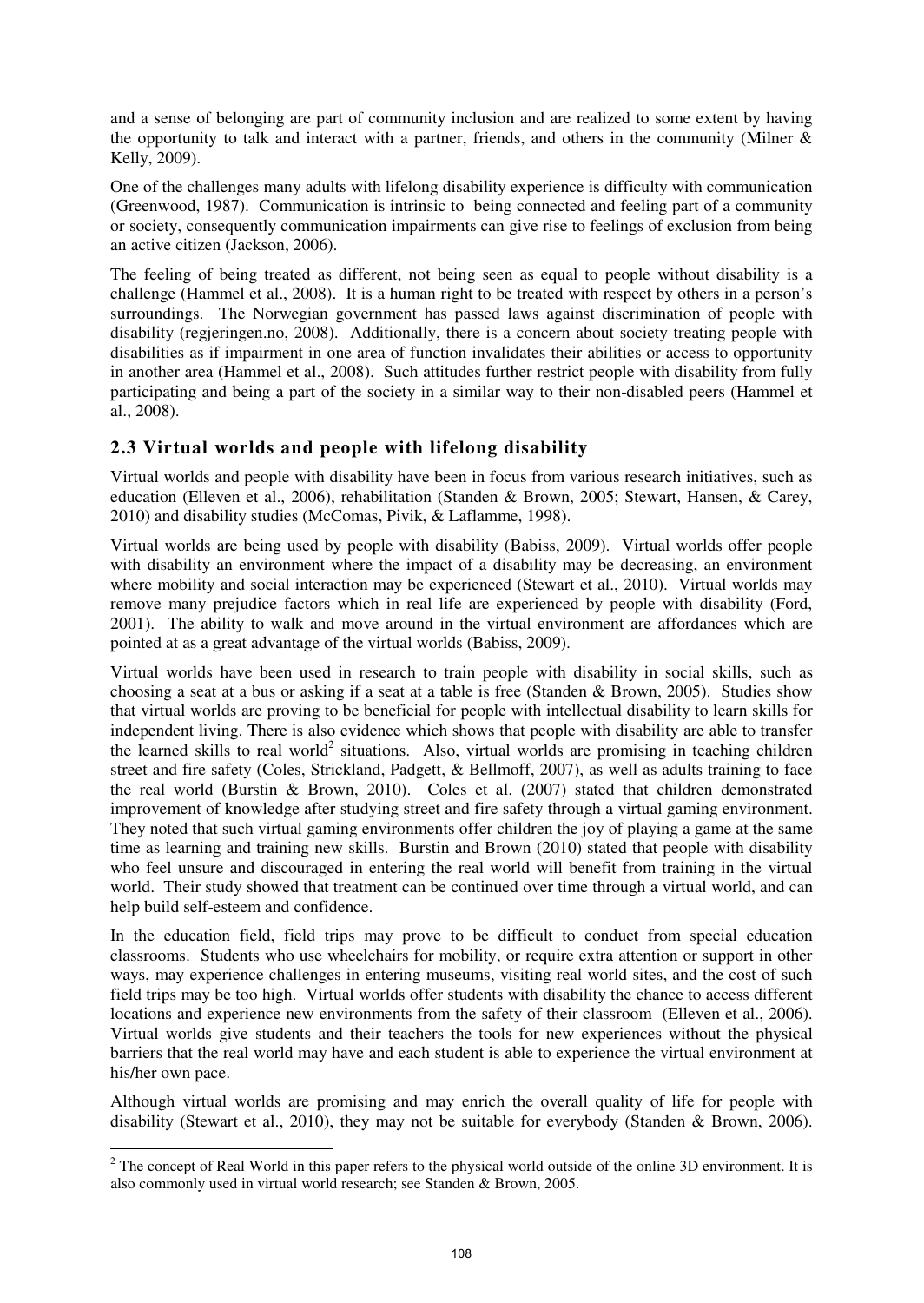Standen and Brown (2006) stated the current 3D technology excludes those who have profound disability and who have a limited understanding of the 3-dimensional space. Furthermore, how people with disability can utilize virtual worlds for leisure activities and social interactions is yet an unanswered question (Stendal et al., 2011).

### **2.4 Embodied Social Presence Theory**

Social presence has been defined as the degree of awareness of other individuals in an interaction, and also the appreciation of an interpersonal relationship through such interaction (Short, Williams, & Christie, 1976; Tu & McIsaac, 2002). The degree of social presence is a subjective measure, where it is combined by the characteristics of the medium used and the user's perception (Tu & McIsaac, 2002), which is an extension of the view presented by Short et al. (1976). Short et al. (1976) said the perception of social presence is dependent on the attributes of the medium alone. It is widely agreed that social presence should be viewed as an experience, which varies from moment to moment, and differs between individuals (Shen & Khalifa, 2008; Tu, 2000).

Embodied social presence is used when social presence in virtual environments is being discussed (Durlach & Slater, 2000; Mennecke, Tripplett, Hassall, & Conde, 2010). Not only is the sense of social presence with others important, but also the relationship and sense of social presence between the human and the avatar. Where we in a physical environment have the starting point of acknowledging the presence of others, in a virtual environment the acknowledgement of the avatar as a representation of self is crucial (Durlach & Slater, 2000; Schultze & Leahy, 2009).

Durlach and Slater (2000) presented a model of the general structure of relationships in a shared virtual environment. Their model showed the relationship between the human who is guiding the avatar and the avatar itself. They stated each human participant will interact with and develop a relationship with his or her own avatar, with other avatars and other humans through interaction in a virtual environment (Durlach & Slater, 2000).

# **3. RESEARCH METHOD**

Due to the interest of understanding how virtual worlds create personal value and possible challenges in engaging in a virtual world, this study uses a qualitative research approach. Qualitative research is appropriate when we need a complex and detailed understanding of an issue that is new or poorly understood (Creswell, 2007). This project is part of a large scale project which focuses on virtual worlds to reduce loneliness for people with lifelong disability, and improve attitudes towards for this user group.

### **3.1 Participants**

This article presents findings based on a group of five participants with lifelong disability. One of the participants has a physical disability and four participants have mild to moderate intellectual disability. All five participants are over 18 years of age, have access to and use a computer and do not use any extra assistive technology for computer access. The participants were recruited through the networks of the research group, and are supported by staff or teachers. All five participants are located in Norway, and are followed in the Second Life sessions by their teachers who provide support if needed. The teachers' role has been to give technical support for the participants when a situation which is challenging occurs, such as helping the participants to teleport or accept objects sent to them in the virtual world. The teachers help the participants with practical situations, but have not influenced or been directly involved in the observation sessions. The teachers were introduced and trained in the use of Second Life prior to the participants in this study. To ensure the anonymity of the participants, the specific disability and location in Norway are not being enclosed in this article.

The project has been conducted in accordance with the Personal Data Act ad Health Register Act. All participation is based on informed consent and participants can withdraw from the project at any time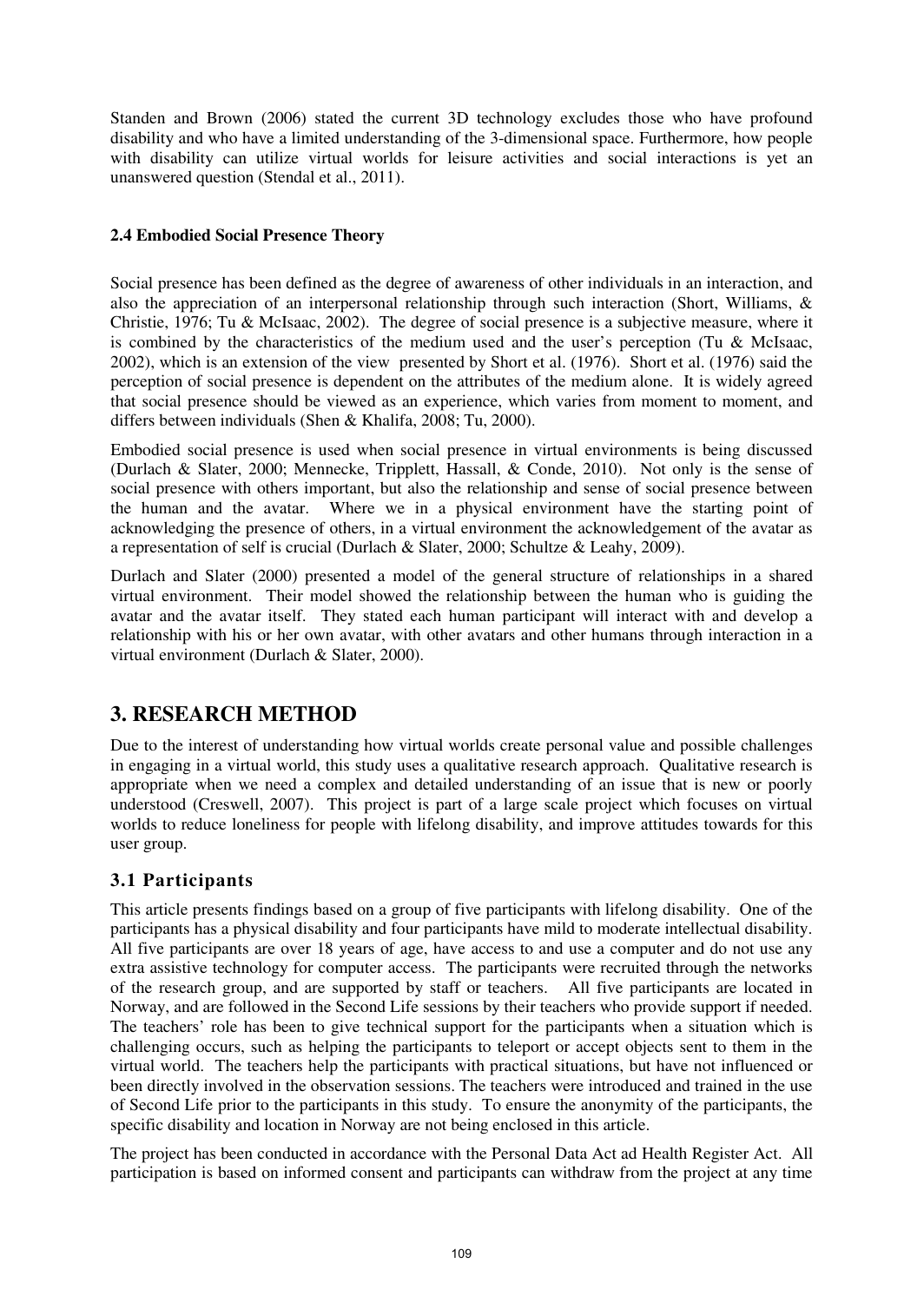with no reason given and no penalty. Ethical clearance from the Norwegian Social Science Data Services (NSD) for the research was obtained.

### **3.2 Data collection**

The primary data collection method for this study is participant observation. Participant observation is appropriate when the researcher is concerned about human meanings and interaction from the participants' perspective (Jorgensen, 1989). Participant observation is particularly appropriate when the study is exploratory, descriptive or for generating theoretical interpretations (Jorgensen, 1989).

Through this research a member of the research team has met five participants with lifelong disability within Second Life and observed their adventures in the virtual world. There have been 4 sessions with participants thus far. In addition after a summer break, 4 additional sessions with the same participants are planned for the fall 2011. The meetings have been, and will be held once a week, each meeting lasting for an hour and a half.

The researcher who meets with the participants each week we identify as the "session mediator or SM" in this article**.** The participants in this study have been put into two groups which have met in Second Life during different time slots. One group of three females and one group of two males have met the SM in Second Life. The participants are supported by geographically local teachers and research team members. For the purpose of this article we will call these supporters "teaching assistants or TA". The purpose of the TA is to maintain a working environment for the study and not to interfere in the virtual activity once a session underway. The TA supporting a session can change from session to session. The TA, if present in the virtual world, takes on a passive role.

The SM is the same researcher at each session. The participants are located at a different location in Norway from the SM and the SM has never met the participants in person. Ensuring the SM is "blind" to the identities of the participants gives the participants the opportunity to choose what to disclose and to have control over their own identity. The SM has participated in and initiated the activities and observed the participants' interaction with her and with each other, and has thus become a temporary participant of the field group as described by Walsham (1995).

In addition, the SM has used individual in-depth interviews with three of the participants. These interviews were conducted in the week after the last of the four sessions in the virtual world. It can be argued that the interviews should be conducted face-to-face to be able to read body language and reactions to questions from the participant but this would destroy the anonymity which is a feature of this project. Even though the interview effect may be reduced when conducting interviews within the virtual world or by phone (Jacobsen, 2005), it was decided to do this to keep the Second Life session times solely for activities and interaction.

By combining both observation and interviews the researcher (SM) is able to see what the participants are doing, not only what they say they are doing (Myers, 1999), to ensure triangulation of data. To develop an understanding of how the participants act within the virtual world and perceive their interactions, it is important that the researcher is present to observe and participate within the social setting (Myers, 1999). Interviews can be used to check the observations to determine whether situations or meanings have been misunderstood, in this way secure triangulation in the data (Bryman, 2008).

The focus of the data collection has been to understand how the participants are experiencing their first weeks with use of Second Life. We have collected data concerning communication, experience with activities and how the participants experience Second Life's interface and technical challenges. Data collection has also been guided by the technology capabilities offered by virtual worlds (Davis, Murphy, Owens, Khazanchi, & Zigurs, 2009). Davis et al. (2009) stated that there are four main metaverse technology capabilities when discussing virtual worlds, communication, rendering, interaction and team process. Measurements of these capabilities are based on the participants own expressions of their experience and opinions of the sessions and activities engaged in in Second Life.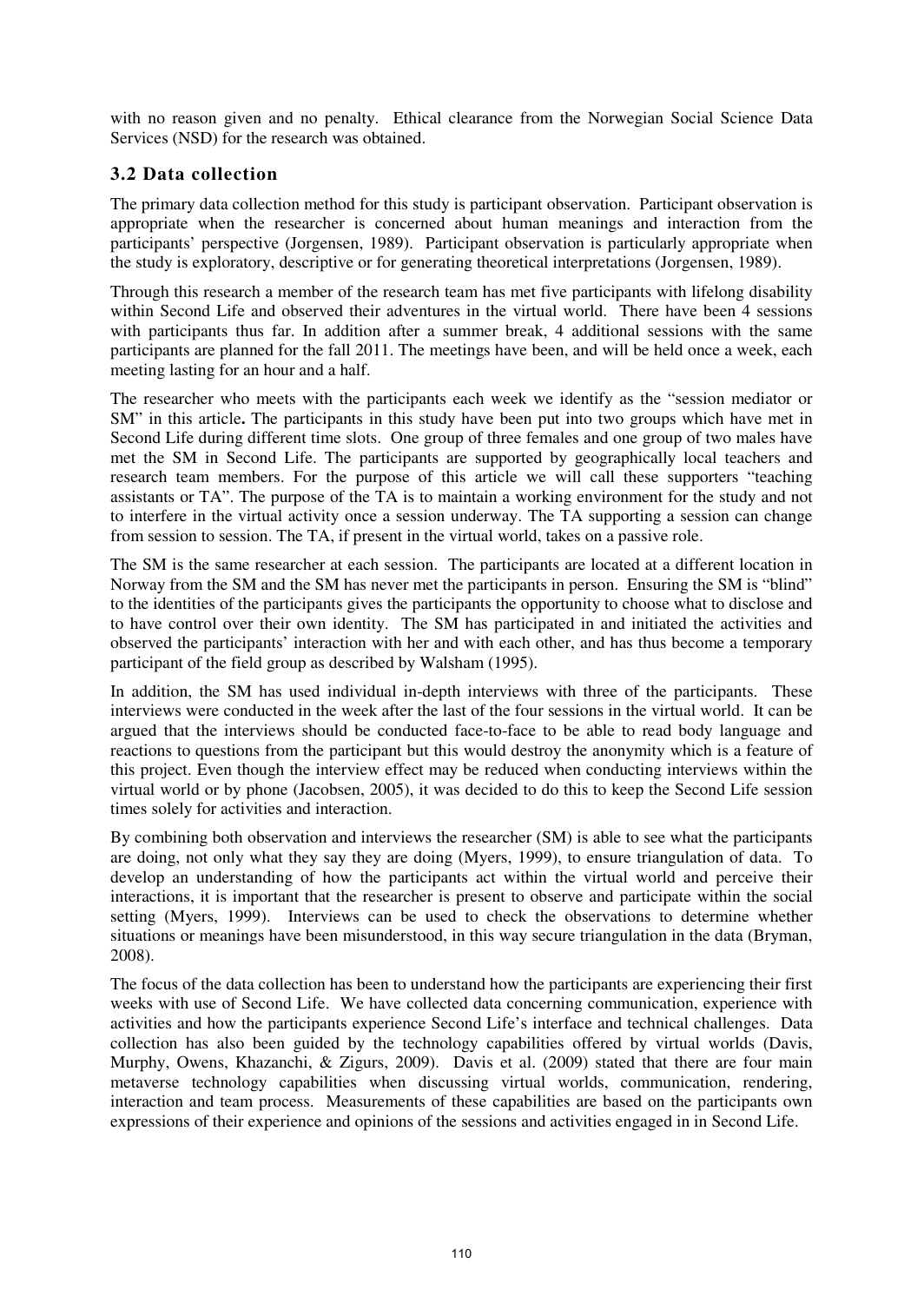## **4. FINDINGS**

Through the four sessions conducted in Second Life so far, the participants have engaged in activities ranging from flying, playing football, ice skating to visiting locations such as the virtual Grand Canyon. In these activities the participants have been supported by the SM avatar and their teachers (TA), who as described earlier are in the same physical location. The findings presented in this section are supported by the field notes from these sessions and quotes from the interviews conducted. Interviews were conducted in Norwegian and the quotes presented here are translated to best capture their meaning. Figure 1 shows pictures of two of the activities that the participants have been introduced to in Second Life. The findings presented in this study may not be different from the experiences people who do not have any disability are experiencing. Based on these preliminary findings we have not focused on this aspect. However, studies on how people with disability are experiencing virtual worlds for leisure activities have not been conducted previously and this exploratory study is focused on the experiences of this minority group.



**Figure 1 Playing miniature golf and riding in an adventure park in Second Life** 

Through the sessions in the early stage of this research, the participants are showing and expressing experiences with four main aspects of the virtual world. These topics are shown in Figure 2.



**Figure 2 Four main aspects of the virtual world found in this study**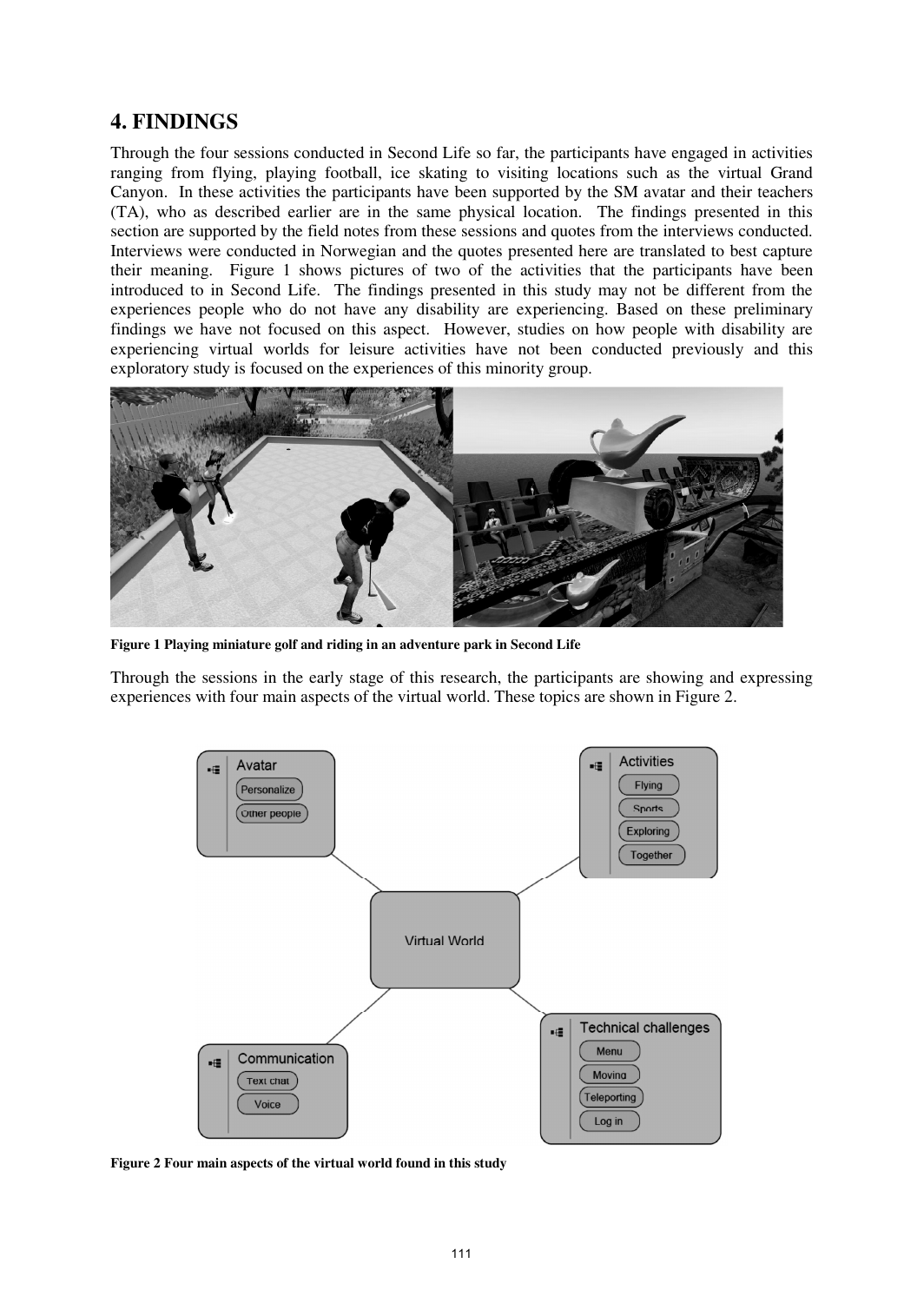### **4.1 Activities and general experience of Second Life**

Generally all the participants express joy and excitement about spending time in the virtual world. Together we have engaged in a variety of activities, such as diving, ice skating, carousels, football and dancing. These activities have been chosen by the SM, however in each session the SM has asked the participants about what kind of activities they wish to engage in. Based on their wants the SM has tried to suggest activities to their liking. The participants have visited locations such as virtual Grand Canyon, beaches, amusement parks and golf courses. When asked which activities are most fun the participants have different opinions. One of the participants enjoyed playing ball the best, while another enjoyed the boat ride the most. A third expressed the most enjoyment in visiting a haunted house in an amusement park.

Second Life offers their users to fly in the virtual world, which also has been experienced by the participants in this study.

*"It is ok to fly. It feels a little different than moving around in other ways."* 

*"It is great to fly. It is fantastic."* 

Being able to explore the environment through flying is also shown through our observations to be something the participants enjoy. As soon as there is a little time where there is not a special activity happening, all participants seem to fly off somewhere. The freedom this represents seems to be of great importance in the virtual world.

Moving from one location to another in Second Life is done through teleporting. Landmarks are given to the participants by the SM and the participants need to accept these landmarks to be able to teleport to the given location. Teleporting requires using the menus in the application window and choosing the wanted location, and has shown to be a challenge for the participants. Even after doing this multiple times, help to perform teleporting is required.

Controlling the avatar while walking or flying is sometimes a challenge for the participants; however with practice this has become something they experience becoming easier.

*"At first it was a little difficult to move around, using the arrow keys on the keyboard, but it is becoming easier."* 

Through the observations we note this is sometimes an issue. The participants' avatars are falling off cliffs, walking off ramps and trails, also when flying participants has expressed in sessions getting lost while trying to get from one spot to another. Even with these challenges the participants are expressing positive experiences by engaging in activities in Second Life.

*"It is fantastic, it is all new to me, and I want to do this more. Fantastic"* 

When asked if they would like to experience Second Life on their own, without the support of the SM or any of their teachers they answer positively.

*"I would not exclude it. Maybe not right now, but in the future. I want to learn more first"* 

*"Yes, I would like to go in by myself; I could have done that all the time. I just need to get a computer first."* 

### **4.2 Technical challenges and barriers**

While all participants in this study are familiar with the use of computers and ICT, the use of virtual worlds has some challenges. All participants access Second Life in a computer lab which is set up to support Second Life. This ensures the best possible experience from a technical standpoint.

However, the participants are expressing challenges in logging into the virtual world. Because the participants are using a computer lab, and not their personal home computer, they are not able to store the log in information at the computer. The participants express that accessing the virtual world is becoming easier over time:

*"It is easy to access (Second Life), it used to be harder"*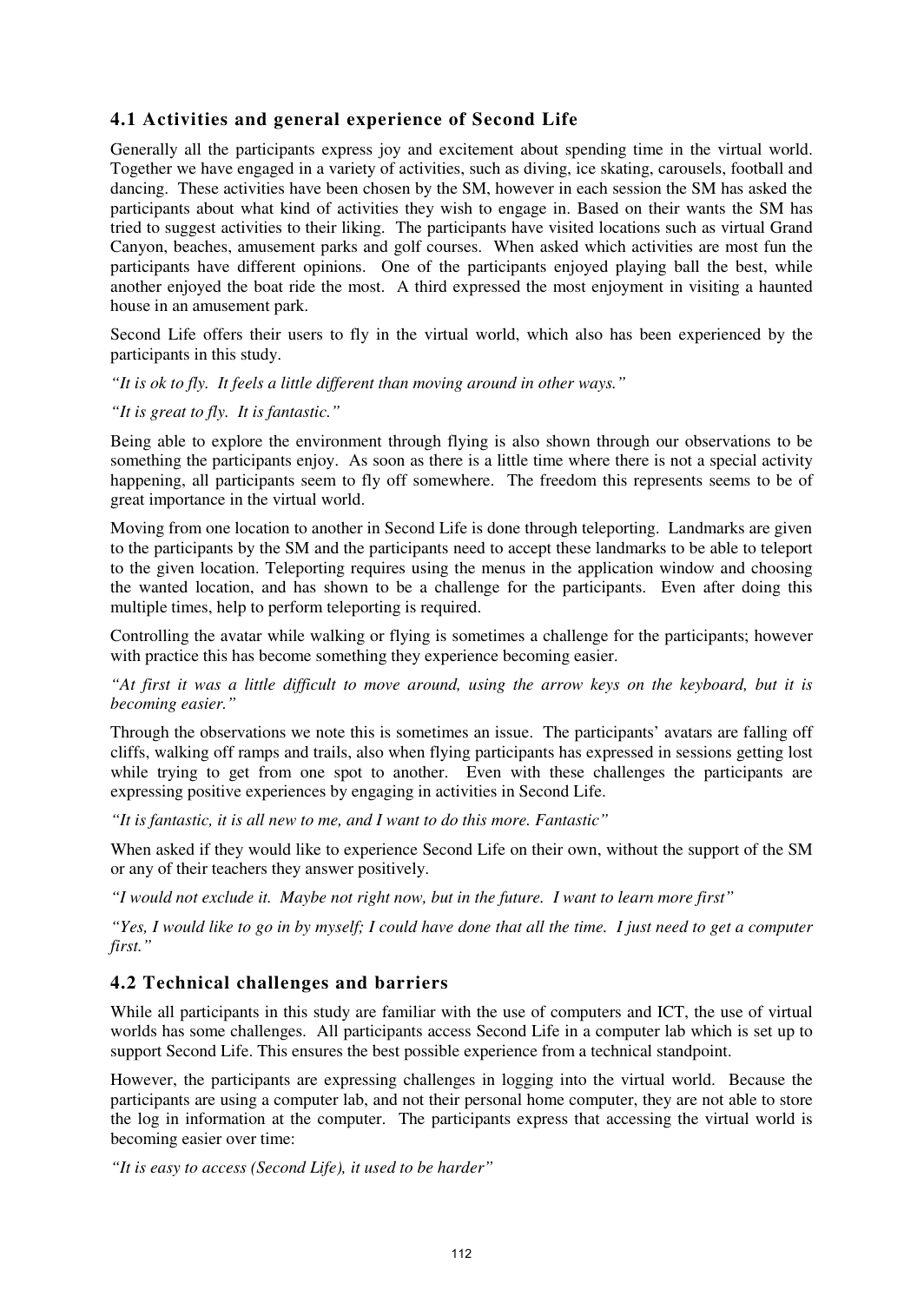Also, Second Life is set up with the feature of right and left clicking objects to be able to access activities or animate the avatar to do certain movements. While trying to explain these features to the participants during the sessions in Second Life, we noticed some challenges in clicking at the right spots on the screen to be able to use the functionality in Second Life. This notion was confirmed by one of the participants, referring to a session on a paddle boat:

*"To hit things (objects) on the right spot is a little hard. For example, yesterday when we were on the boat I tried to click it to move it, but it would not move"* 

Also, during the sessions the participants have tried to click on objects and ended up sitting on the object instead of using it. When clicking on the object the participants have also experienced not being able to get the required menu to access the activity.

Another issue experienced by the participants is the language of the Second Life application. The main language in Second Life is English, and with Norwegian being then main language for most of these participants, the language barrier creates some challenges as exampled by the following statements:

*"English is a little hard. It works in a way, but as a whole it is a little hard."* 

#### Another participant asked:

*"Is it possible to get Second Life in Norwegian, it is hard to understand when it is in English?"* 

While English is the main language in Second Life, the application can be down loaded with other languages at menus and icons. One of the participants is using a Danish version of Second Life, due to the close relationship between Norwegian and Danish, yet this created a challenge when the SM was trying to explain where to click and what to do. The SM uses an English version of Second Life, and it took some time before she realized one participant had different words in the menu and required extra help from the teachers when trying to follow her directions in Second Life.

While some of these technical issues also may apply for non-disabled individuals, the participants in this study are pointing at these issues as challenging.

#### **4.3 Communication**

People with lifelong disability often experience challenges with communication for various reasons, such as having trouble talking or not being included in interaction with others. Second Life offers the opportunity to communicate through both text chat and voice. During our sessions we have had experiences with both of these features. Communication with the participants and the SM has been challenging. A few of the participants do not express themselves through either of the communication features a great deal, and it is hard for the remote SM to know whether or not the participants are hearing or seeing what she is trying to communicate. Although communication with some of the participants is challenge for the researcher, nevertheless the participants do express opinions and experiences using the two communication features.

The voice feature in Second Life is set up where any individual is given the opportunity to talk with others through a headset with microphone, or microphone and speakers. The participants in this study note the importance of the voice feature for their interaction in Second Life. While the text chat feature is used, there are some challenges connected to this form of communication. One of the participants said:

*"Voice is best for me, because it is hard to find the keys on the keyboard to write"* 

This quote was supported by other participants:

*"I do better with voice. At home I have a program on my computer which helps me with the writing, in the lab I do not have this and that makes the text chat harder."* 

*"It is fun to see text on the screen, it was a little hard at once, but it is easier now."* 

During the sessions in Second Life, the main communication feature used has been voice. However, as during some of the sessions the voice feature in Second Life has not been available or not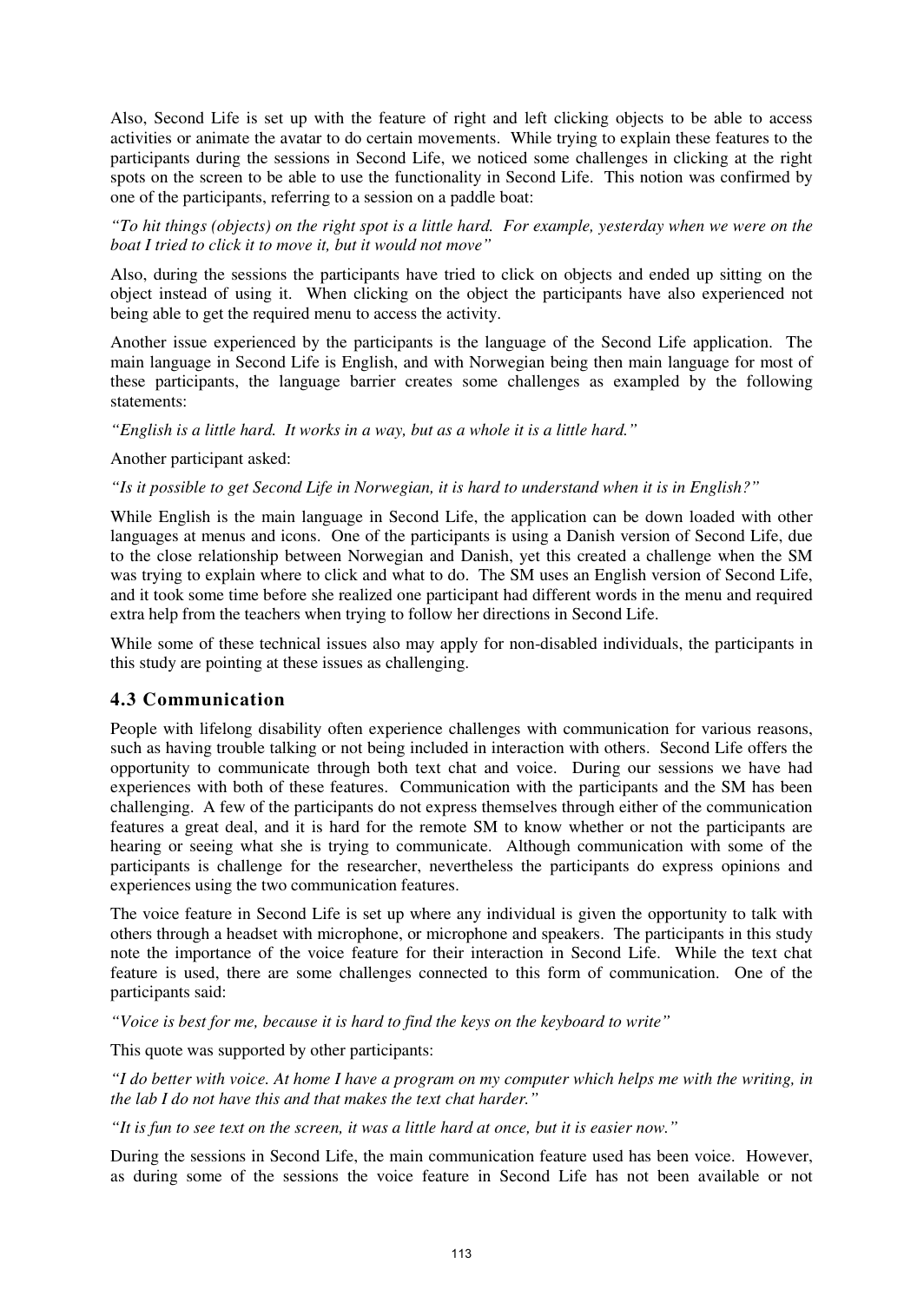functioning the way it is supposed to, we have had communicate through the text chat. When communicating through text chat the communication has in our sessions gone down to a minimum and as a researcher the SM had not been sure whether or not the participants understand what she was trying to communicate or if they are seeing what she was writing. However, with the help of the TA the participants still have been able to engage in activities and for example teleport to a new location.

So far the communication has been concentrated within the group which at any given point is meeting, but the participants say that they wish to communicate with others as well. While the participants have experienced other avatars being at the same locations as our group in Second Life, the communication with these new avatars so far has been limited.

*"It is interesting when there are others around, not only our group"* 

However, on the other hand one of the participants is a little hesitant when asked if it would be interesting to go places where we could meet others:

*"Yes, I would like that. I like others, but it may make things a little harder. It is hard to understand when there are others around"* 

He is worried multiple people talking or writing at the same time will confuse him and he will not understand who is addressing who and he will not understand what is being said.

#### **4.4 Own and others' avatars**

Second Life offers their users the opportunity to design their avatar in the way they wish. Before the participants met with the SM for their first session in Second Life, all of them met with a member of the research team to access Second Life and create their avatars. In this meeting the SM was not present, physically or in Second Life. The participants in this study have not changed their avatars since the first session, and most are expressing they are happy with the way their avatar looks.

*"My avatar is nice, it is made just the way I want it."* 

When asked if they would like to change their avatar, or how they would like their avatar to look they say they are happy with the way their avatar is at the moment. Only one of the participants wishes to change the avatar in the future.

#### *"My avatar is a real great guy. I wish he had a mohawk, a green mohawk, short pants and a plaid jacket."*

Since choice of what to disclose is an important affordance of virtual worlds, it is interesting to note by viewing the avatars the participants are not disclosing anything about their disability. They do not say anything about their disability while in Second Life. The SM has on purpose left the topic of disability for the participants to bring up, because they should be offered the opportunity to share what they feel comfortable sharing in this regard.

Also, being around other avatars has also been something the participants have enjoyed. It seems to be of no importance that other people are represented as avatars in the virtual world; the participants refer to them as people and not avatars. One of the participants expressed concern about another avatar we met in one of the sessions:

*"She was all alone there. I felt a little sorry for her, being all alone, while all of us were in a group"* 

In Second Life, one of the functionalities is to add other avatars on a friend list. By sending a request to the participants the SM has been added on all of the participants' friend lists. However, to date she has no knowledge if they are adding people outside of our group to their friend lists. However, creation of friendships between avatars has been pointed at by the participants as important during our sessions in Second Life:

#### *"I have gotten friends"*

In our experience from the sessions in Second Life, the groups seem to have tighter bonds between themselves and towards the SM from session to session. They are the same group of people meeting each time, which gives them all the opportunity to learn to know each other and create friendships.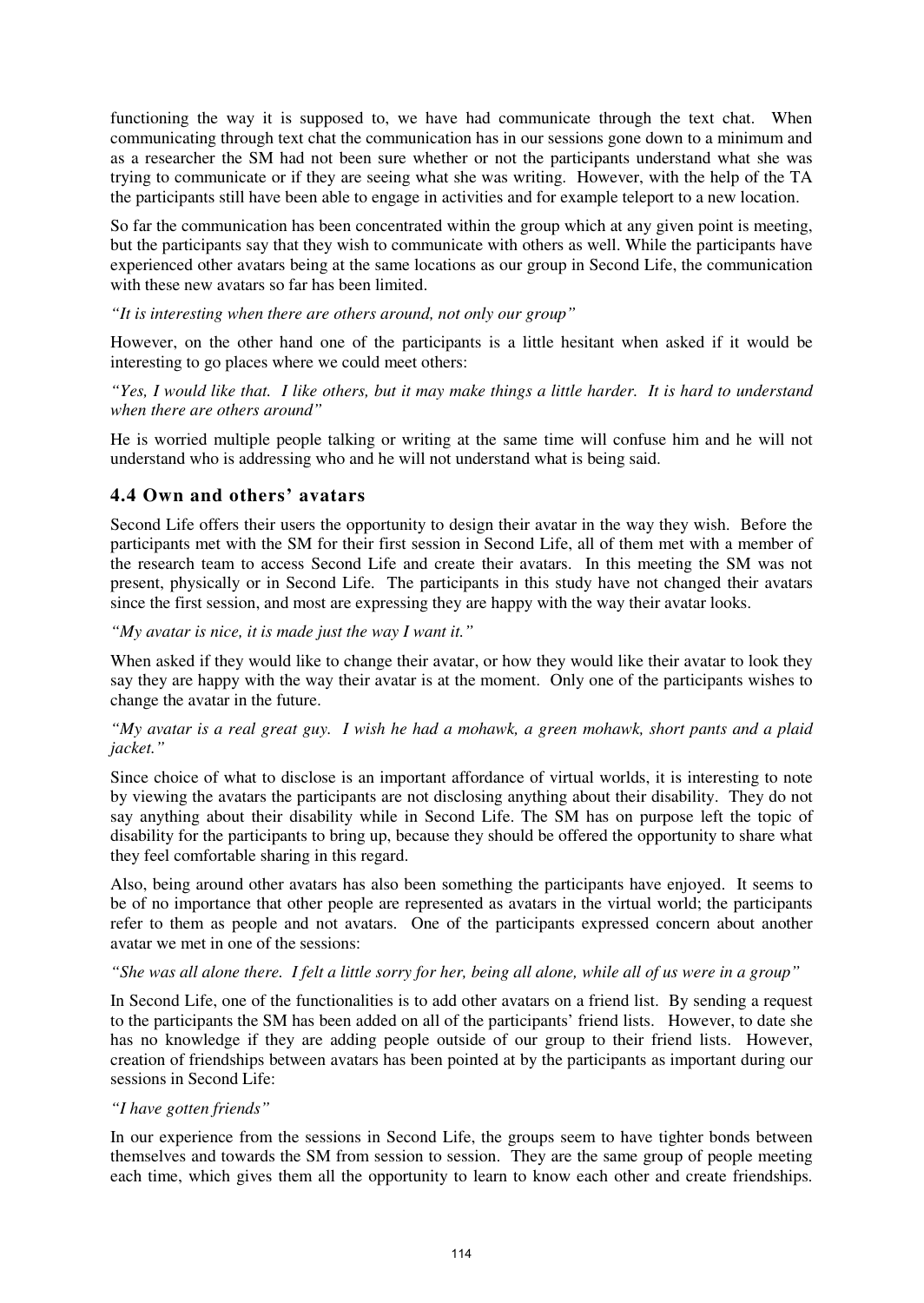The participants are communicating more easily with each other and with the SM, and express their feelings and opinions to a greater extent.

## **5. DISCUSSION**

Being able to personalize their avatars in a way they feel comfortable with is shown in the differences of the way the five avatars look. By creating the avatars to look as individuals is an important feature in Second Life (Baker et al., 2009; Oishi, 2007). However, as stated before, only one of the participants still wishes to make changes to his appearance. The participant wishes his avatar to have a green mowhawk, which in real life may be seen as outrageous and not appropriate, but in Second Life will be seen as a statement of individuality (Oishi, 2007).

The participants seem to be identifying with their avatar while being in Second Life, but when asked about their avatar in different settings the avatar is referred to as her or him. When logged into Second Life, all of the participants are referring to themselves as I and to other avatars as you, her or him, which can indicate there is a feeling of being present in the virtual world. This notion may be seen in connection with Embodied Social Presence Theory (ESP), which states that individuals are first creating a relationship with their avatar and then are able to see the avatar as self (Mennecke et al., 2010). When the participants are in the virtual world, this connection seems to be strong. Not only by them talking about their avatar as themselves, but also by reacting with sounds, such as laughter, to falling, bumping into each other or doing activities. ESP also points at the feeling of being present with others in the virtual world. Even though the feeling of presence is a moment to moment experience (Shen & Khalifa, 2008), the sense of being present in the virtual world, being together with others and sharing experiences are feelings the participants of this short study are showing. The participants are acknowledging each other within the virtual world through laughs, words and other sounds.

Through the sessions we have spent our time engaging in various activities, which can be activities most of us take for granted in real life (Stewart et al., 2010). While the SM for now has been the one suggesting activities, the participants are showing more initiative in what activities they wish to engage in. However, the participants are still expressing a wish for the SM to act as their guide in Second Life and come up with ideas and suggestions for activities. The experience of doing activities together and exploring new places is pointed at as positive by the participants, which also has been pointed at as an important factor in previous research (Stewart et al., 2010).

Communication is one of the known challenges people with disability experience (Milner  $&$  Kelly, 2009). While some of the participants were not communicating much in the first two sessions, this has improved over time. The participants talk more and give opinions on activities they wish to engage in. The voice feature enables the participants to express laughter and joy in a more spontaneous way through the sessions, whereas the times they communicate through text chat is only experienced by the individuals in the same physical location as themselves. The participants communicate with each other through Second Life, but also talk with each other outside of Second Life. They are able to do this because they are located in the same physical location, and are experiencing Second Life together in more than one way. While Second Life offers an environment to meet other individuals and create new friendships (Stewart et al., 2010), so far the participants in this study have mainly engaged in activities as a group. While the participants in this study are most comfortable with using voice, the fact that they are able and willing to communicate through text chat shows they are taking advantage of the technical capability for communication which the virtual worlds offer (Davis et al., 2009).

The technical challenges experienced by the participants may decrease with training in use of the virtual world, however it does indicate Second Life may have a challenging layout and interface to people with lifelong disability. There have previously been calls for a more intuitive and better built interface of virtual worlds so that they are more suitable for people with intellectual disability (Standen & Brown, 2006). The participants experience that moving around in Second Life requires them to practice how these moves are being done. With physical challenges, moving the mouse to the right place to right/left click may require mobility which is not available. However, all participants are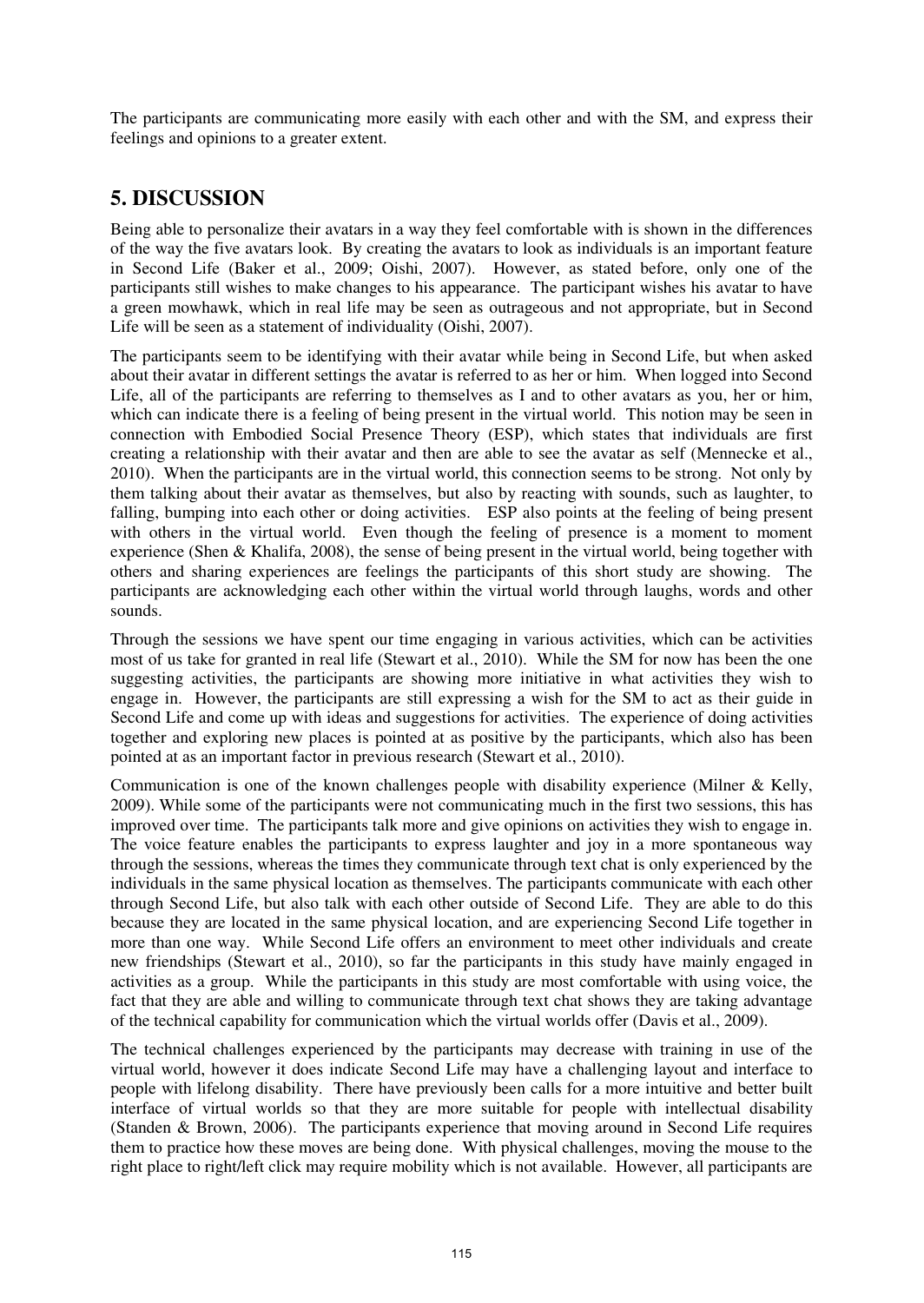showing improvement in skills in using and exploring the virtual world and hopefully will take over the sessions and activities in the future, which eventually may give greater knowledge about their use and experience of the virtual world.

## **6. CONCLUSION**

This paper presents preliminary findings of how people with lifelong disability are experiencing the use of the virtual world Second Life. While there are some challenges experienced when using the application, the participants discuss the value and joy of using the virtual world. Virtual worlds are showing potential for people with lifelong disability to experience leisure activities and enjoy socializing with others. The feeling of engaging in activities together and communicating with each other through the virtual world are seen as positive experiences. Since we so far in this study have not focused on socializing with strangers, the participants are socializing with each other and with the SM in the session. Also, use of the virtual world and the positive experiences seem to be increasing over time, and the participants may show to be taking more control over the activities in future sessions.

While this study shows promise for adding value to people with disability engaging in activities in virtual worlds, this paper presents the only preliminary findings from an ongoing study. Further research regarding this topic will continue to build on the knowledge of how people with disability are using and experiencing virtual worlds and their affordances.

The participants are located in the same physical location during the sessions, this may account for the limited communication between participants within the virtual world. Ideally, participants should be in different physical locations to increase the in-world communication.

Also, this small study only includes new users of the virtual worlds, consequently, how people with lifelong disability are experiencing use of virtual worlds over a longer period of time cannot be answered here. Future studies of experienced users of virtual worlds may give valuable knowledge about the use and affordances of virtual worlds for people with lifelong disability.

## **REFERENCES**

- Adrian, A. (2009). Civil society in Second Life. *International Review of Law, Computers & Technology, 23*(3), 231-235.
- Ansello, E. F., & O'Neill, P. (2010). Abuse, Neglect, and Exploitation: Considerations in Aging With Lifelong Disabilities. *Journal of Elder Abuse & Neglect, 22*(1/2), 105-130.
- Babiss, F. (2009). Heron Sanctuary. *Occupational Therapy in Mental Health, 25*(1), 1-3.
- Baker, S. C., Wentz, R. K., & Woods, M. M. (2009). Using Virtual Worlds in Education: Second Life® as an Educational Tool. *Teaching of Psychology, 36*(1), 59-64.
- Bell, D. (2009). Learning from Second Life. *British Journal of Educational Technology, 40*(3), 515- 525.
- Billings, D. M., & Kowalski, K. (2009). Teaching and learning in virtual worlds. *Journal of Continuing Education in Nursing, 40*(11), 489-490.
- Bryman, A. (2008). *Social research methods* (3rd ed.). Oxford: Oxford University Press.
- Bugeja, M. J. (2008). Second Thoughts About Second Life. *Education Digest, 73*(5), 18-22.
- Burstin, A., & Brown, R. (2010). VIRTUAL ENVIRONMENTS FOR REAL TREATMENTS. *Polish Annals of Medicine / Rocznik Medyczny, 17*(1), 101-111.
- Chesney, T., Chuah, S.-H., & Hoffmann, R. (2009). Virtual world experimentation: An exploratory study. *Journal of Economic Behavior & Organization, 72*(1), 618-635.
- Coles, C. D., Strickland, D. C., Padgett, L., & Bellmoff, L. (2007). Games that "work": Using computer games to teach alcohol-affected children about fire and street safety. *Research In Developmental Disabilities, 28*(5), 518-530.
- Creswell, J. W. (2007). *Qualitative inquiry & research design: choosing among five approaches*: Sage Publications.
- Daley, J. (2010). Should we meet in another world? *Entrepreneur, 38*(6), 46-46.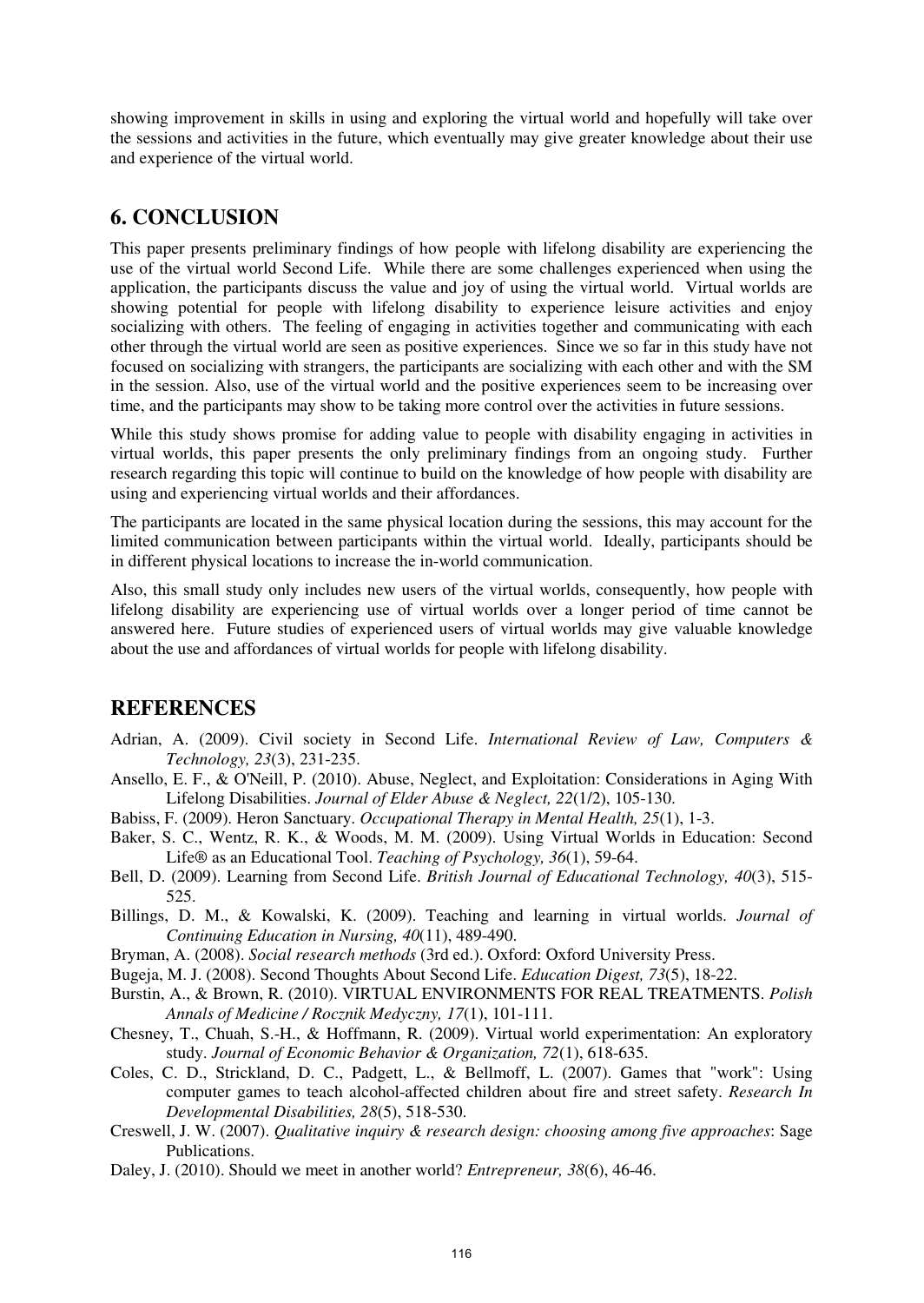- Davis, A., Murphy, J., Owens, D., Khazanchi, D., & Zigurs, I. (2009). Avatars, people, and virtual worlds: Foundations for research in metaverses. *Journal of the Association for Information Systems, 10*(2), 1.
- Durlach, N., & Slater, M. (2000). Presence in Shared Virtual Environments and Virtual Togetherness. *Presence: Teleoperators & Virtual Environments, 9*(2), 214-217.
- Elleven, R., Wircenski, M., Wircenski, J., & Nimon, K. (2006). Curriculum-Based Virtual Field Trips: Career Development Opportunities for Students with Disabilities. *Journal for Vocational Special Needs Education, 28*(3), 4-11.
- Ferry, K., Gelfand, J., Peterman, D., & Tomren, H. (2008). Virtual Reality and Establishing a Presence in Second Life: New Forms of Grey Literature? *Conference Papers: International Conference on Grey Literature, 9*, 113-118.
- Ford, P. J. (2001). Paralysis Lost: Impacts of Virtual Worlds on Those with Paralysis. *Social Theory & Practice, 27*(4), 661-680.
- Greenwood, R. (1987). Expanding Community Participation by People with Disabilities: Implications for Counselors. *Journal of Counseling & Development, 66*(4), 185.
- Hammel, J., Magasi, S., Heinemann, A., Whiteneck, G., Bogner, J., & Rodriguez, E. (2008). What does participation mean? An insider perspective from people with disabilities. *Disability & Rehabilitation, 30*(19), 1445-1460.
- Hew, K. F., & Cheung, W. S. (2010). Use of three-dimensional (3-D) immersive virtual worlds in K-12 and higher education settings: A review of the research. *British Journal of Educational Technology, 41*(1), 33-55.
- Jackson, S. (2006). Learning to live: the relationship between lifelong learning and lifelong illness. *International Journal of Lifelong Education, 25*(1), 51-73.
- Jacobsen, D. I. (2005). *Hvordan gjennomføre undersøkelser?: innføring i samfunnsvitenskapelig metode*: Høyskoleforl.
- Jia, S., & Eder, L. B. (2009). Intentions to Use Virtual Worlds for Education. *Journal of Information Systems Education, 20*(2), 225-233.
- Jorgensen, D. L. (1989). *Participant observation: a methodology for human studies*: Sage Publications.
- Jung, Y., & Kang, H. (2010). User goals in social virtual worlds: A means-end chain approach. *Computers in Human Behavior, 26*(2), 218-225.
- Kaplan, A. M., & Haenlein, M. (2009). The fairyland of Second Life: Virtual social worlds and how to use them. *Business Horizons, 52*(6), 563-572.
- Kay, R. (2007). QUICKSTUDY: Online Social Networks. *Computerworld, 41*(40), 56-56.
- Koh, J., & Kim, Y. G. (2004). Knowledge sharing in virtual communities: an e-business perspective. *Expert Systems with Applications, 26*(2), 155-166.
- Leonardi, M., Bickenbach, J., Ustun, T. B., Kostanjsek, N., & Chatterji, S. (2006). The definition of disability: what is in a name? *Lancet, 368*(9543), 1219.
- Lim, H. Y. F. (2009). Who Monitors the Monitor? Virtual World Governance and the Failure of Contract Law Remedies in Virtual Worlds. *Vanderbilt Journal of Entertainment & Technology Law, 11*(4), 1053-1073.
- McComas, J., Pivik, P., & Laflamme, M. (1998). Current uses of virtual reality for children with disabilities. *Studies in health technology and informatics*, 161-169.
- Mennecke, B. E., Tripplett, J. L., Hassall, L. M., & Conde, Z. J. (2010). *Embodied Social Presence Theory.* Paper presented at the 43rd Hawaii International Conferance on System Siences.
- Milner, P., & Kelly, B. (2009). Community participation and inclusion: people with disabilities defining their place. *Disability & Society, 24*(1), 47-62.
- Molka-Danielsen, J. (2009). The New Learning and Teaching Environment. In J. Molka-Danielsen & M. Deutschmann (Eds.), *Learning and Teaching in the virtual world of Second Life* (pp. 13- 26). Trondheim: Tapir Academic Press.
- Myers, M. D. (1999). Investigating information systems with ethnographic research. *Commun. AIS, 2*(4es), 1.
- Oishi, L. (2007). SURFING SECOND LIFE. *Technology & Learning, 27*(11), 54-64.
- regjeringen.no. (2008). Om lov om forbud mot diskriminering på grunn av nedsatt funksjonsevne (diskriminerings- og tilgjengelighetsloven). Retrieved 4 September, 2010, from